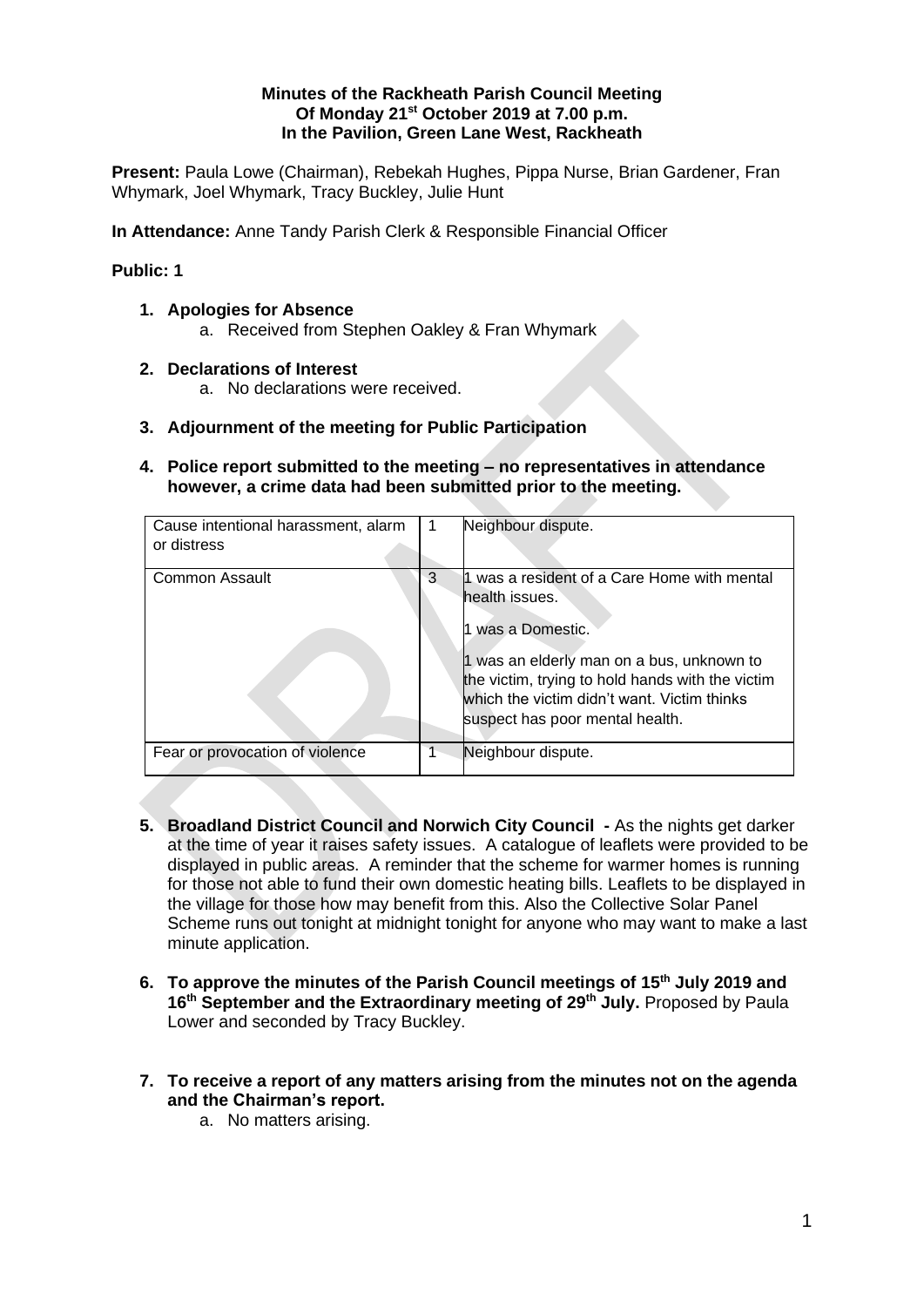- **8. To receive the minutes of the Parks and Leisure Committee meeting of 9th September and a report from the meeting on 14th October 2019 to include progress updates and recommendations concerning Pavilion Building Works Update**:
	- a. Progress to date. The return of the electricians is awaited to fix the car park lighting. The issues with the drains leakage has been resolved and a fibreglass lining will be but in place. The costings for this are still awaited. The builders are due to return and install the football lockers. The Air conditioning needs to be set up so the sensors measure the room temperature correctly.
	- b. Bookings: Councillors were brought up to date with bookings. We have had an enquiry to book the hall Monday evenings for 46 weeks of the year. This will conflict with the Boot Camp enquiry who also wants to book on a 6 week block booking rotation on a Monday evening. The hirers booking forms are awaited before confirmation can be made but the more permanent booking is favourable. It may be possible to allow both bookings if timings can be negotiated. Parish Council meetings will then move to the 2<sup>nd</sup> and 3<sup>rd</sup> Tuesday of the month. The Hoveton Lions have a list of questions regarding their event in August 2020 but these will be discussed at the next PLC Meeting.
	- c. Cleaning contract. The monthly fee is £253.50 per month. Councillors felt this was rather high and wondered if we could cancel the cleaning if there was no bookings in any one week. Enquiries to be made. Still awaiting pricing for the consumables and sanitary bins and once received the contract will be discussed again.
	- d. Fireworks the event is currently short of stewards and it was asked if anyone is available to come along and help. The Village Hall Committee were approached and asked if we can use their car park on the night. The Committee asked for a £25 donation due to a booking they have lost that night on account of the fireworks events. It was suggested to the VH that they could charge for parking but they did not feel able to resource this on the night. It was agreed that a donation bucket on the entrance gates to the Pavilion would ask for a parking donation from those using the VH car park and any shortfall to the £25 would be made up by the PC. This was proposed by Brian and seconded Tracy. Larger businesses on the Industrial Estate have offered their car parks on the night. Paula has applied for and received the alcohol licence.
	- e. Brian reported that the Pavilion's first football tournament took place at the weekend and was a great success.
	- f. Progress on having the Cabin at the Church removed was reported by Brian. He has met with Cozens Electrical who will provide two quotes for the pathway lighting at the cabin; one to run the existing wiring into a light pole close to where the existing light is. The second option is to extend to one light pole and then to another at the front of the Church near the end of the path with a socket attached to be used for the Christmas lights. The quotes are awaited.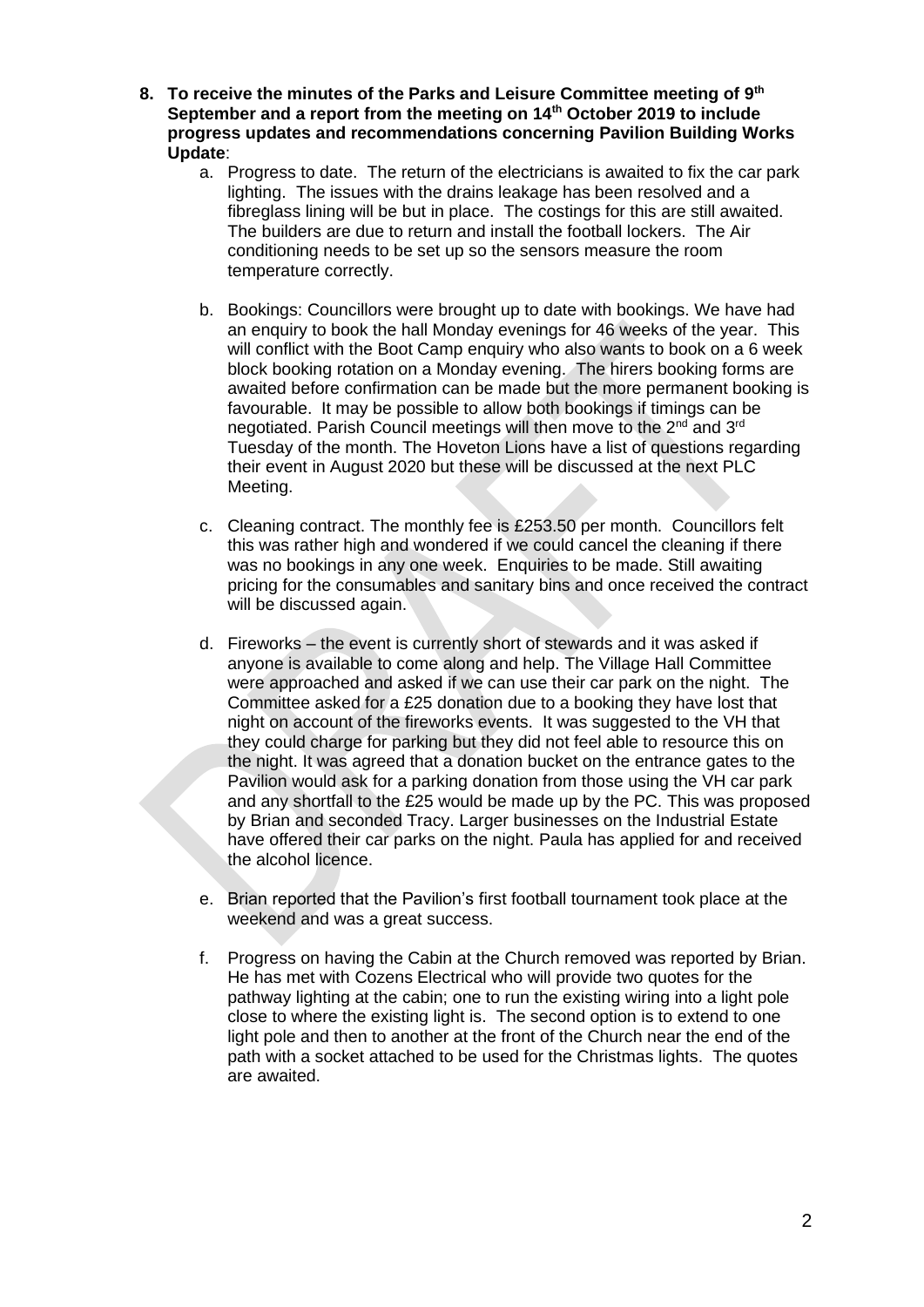### **9. To consider the following Planning Matters. To receive the Planning Committee Meeting Minutes of 30th September 2019 and report of the Planning Committee Meeting of 21st October 2019**

- a. Pippa and Rebekah attended Plumstead PC meeting. Plumstead were in largely in agreement with the view of Rackheath PC and have also submitted their objection. Plumstead were unaware of the community ground at the front of the development being used to build a health centre.
- b. Feedback on the development plans for Newman's Wood. Pippa reported that the Planning Committee had just finished a meeting with NCC and plans are progressing. It was noted that the woods would be closed at some point to undertake the felling needed to make the site safe. Pippa had asked NCC to keep the PC informed of when this will take place so that the local community could be made aware.

# **10. Accounts**

- a. **To approve Payments** as per the payments list attached. All payments were agreed. Proposed by Julie and seconded by Joel.
- b. **To note the monthly bank reconciliation to 30 September 2019 and budget update.** The bank signatories are still be mandated so these documents will be made available at the next meeting.
- c. **Grant Funding for Pavilion project – update**. The Football Foundation were unable to pay out the £24,000 which the PC paid to Acasta Consulting Limited, as the paperwork was insufficient. However, an invoice, credit note and email receipt have now been received and the claim can be resubmitted. It is hoped this will allow the payment to be made.
- d. **To consider projects and expenditure for 2020/21 to be fed into the budgeting and precept projections for discussion at the next Parish Council Meeting on 18th November 2019.** It was suggested that the unused and overgrown area of land at the end of the playing field, which currently houses the Wroxham Youth FC container be looked at making into additional parking spaces. The situation with parking is already becoming critical on a Saturday as the youth football grows.

### **11. To receive correspondence and reply if deemed necessary:**

*Letters from Year 4 pupils at Rackheath Primary School – letters read out. Paula Lowe to reply personally.*

*Notification from BDC re: a property name change on Green Lane West, Rackheath Request from Citizens Advice Bureau for a financial donation*

*Email from PSE offering information about Facilities Management Services From NCC details of the Norfolk Minerals and Waste Local Plan: Preferred Options Consultation – deadline 30/10/2019*

*Invitation from NPTS for Clerk and Councillors to attend their next Seminar on 20th November.*

*List of upcoming Training Events from NPTS: agreed for Clerk to attend GDPR training.*